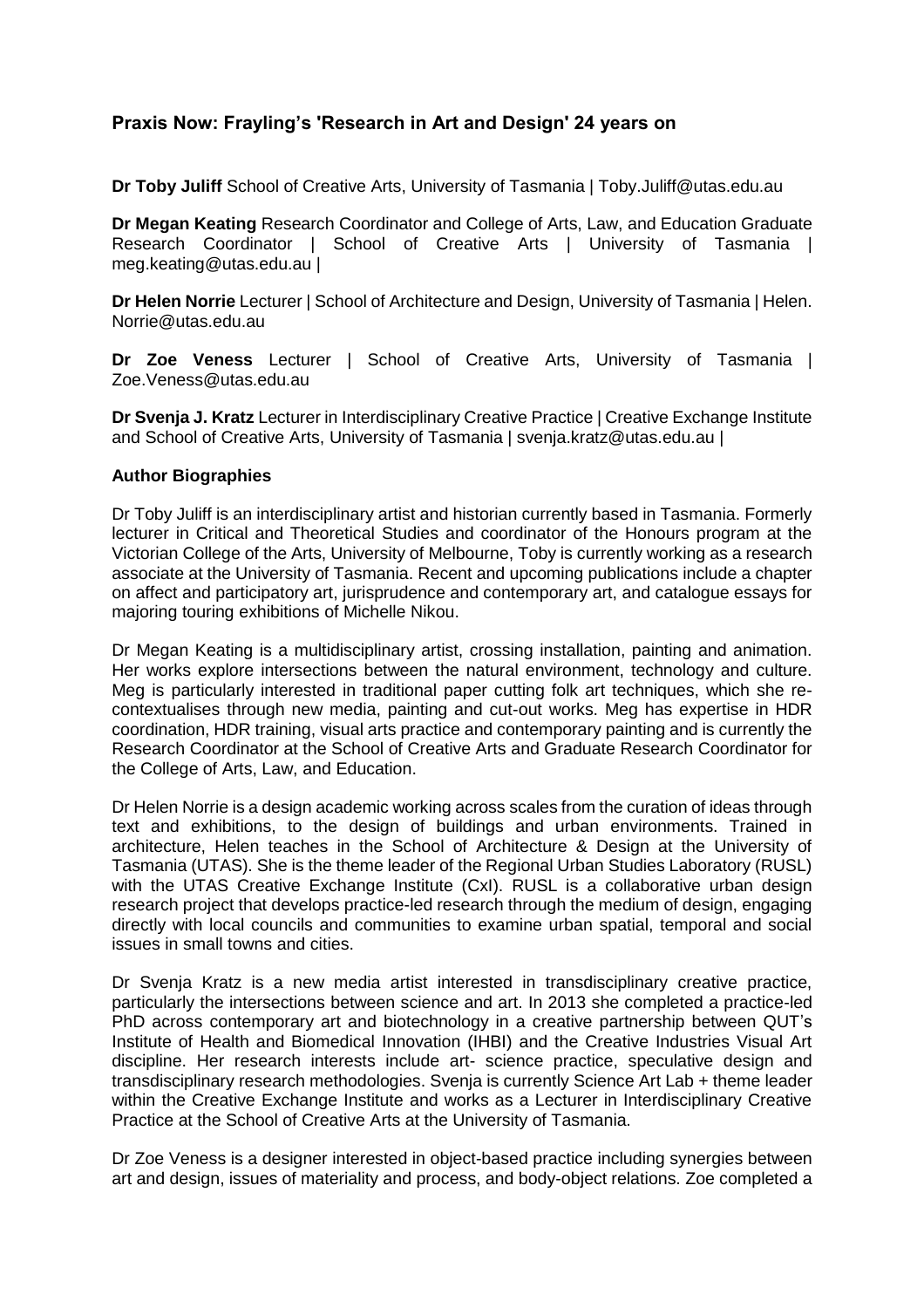practice-based PhD in 2014 at UNSW, Art & Design. Her work has been selected for exhibitions in Australia, New Zealand, Japan, Korea, Singapore, London, Germany and USA, and is held in private and public collections including the National Gallery of Australia and the Art Gallery of South Australia. Zoe is currently Studio Coordinator of 3D Design at the Tasmanian College of the Arts, University of Tasmania.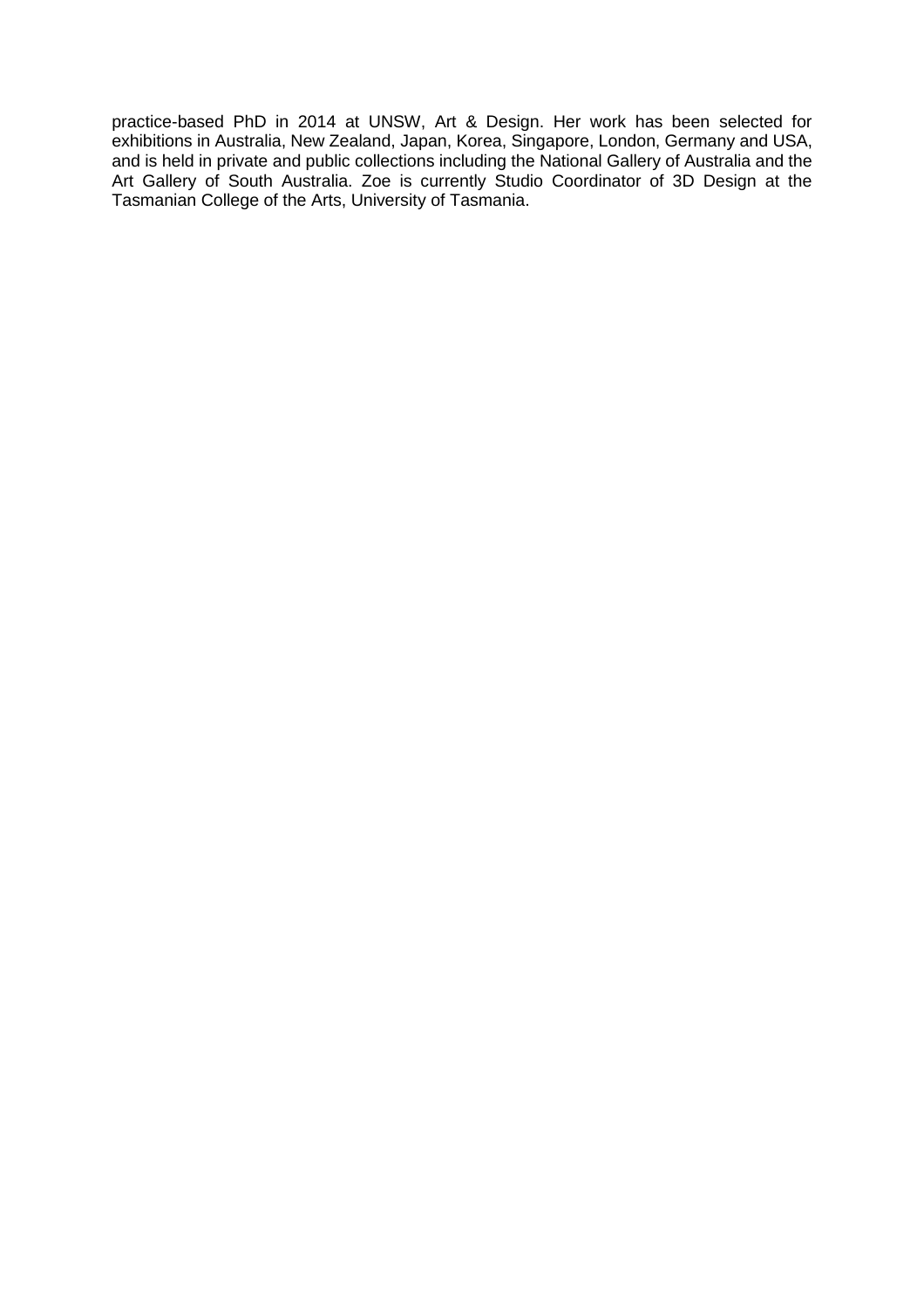#### **Abstract:**

Christopher Frayling's iconic set of value propositions in art and design research is now 24 years old. Identifying three dominant modes of artistic research – research-*into*, research*through*, research-*for* – Frayling outlined a set of values that, arguably, remain pervasive today. Though often broadly translated into 'practice-led' and 'practice-based', new interdisciplinary models have blurred previously static boundaries. This paper is part discourse and part report. Examining the ever-shifting and often porous terms of higher degree research in the creative industries, we reflect on the value of Frayling's model in understanding methods and methodologies in new collaborative, inter and transdisciplinary models of research.

We report back on the move towards praxis modes of research methods across the research degree programs at the University of Tasmania, examining how new evaluative tools blur paradigmatic definitions of 'practice-led' and 'practice-based'. Through a 'conscious uncoupling' (Paltrow & Martin) of methods from their disciplinary hosts, we emphasise a praxis model of research training that closes the gap between practice-led and practice-based modes of enquiry. With an emphasis on core values we speculate on new terms for Frayling's praxical knowledge. We set out a range of value propositions for future frames of evaluation. In particular, we interrogate potential models for collaborative practice in higher degree research and methods for incorporating and valuing interdisciplinary outcomes.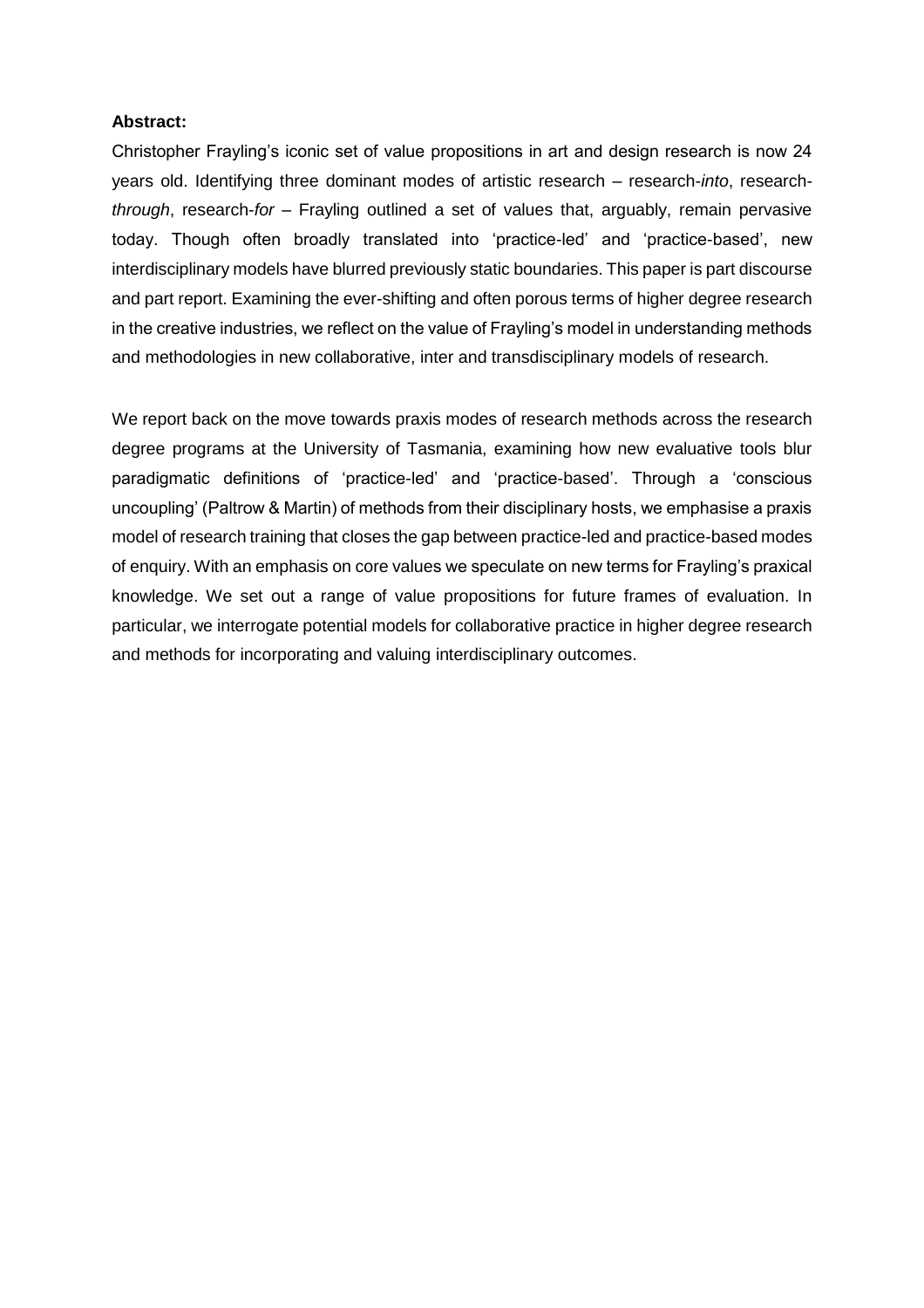## **Introduction\***

l

Christopher Frayling's reflections on the modalities of research in creative practices are now some 24 years old. Initially prepared in 1993 for a research symposium held at the Royal College of Art, the publication of the informal but rigorous reflections a year later signalled a new paradigm for artistic research. His definitions of what would later be defined as researchled and research-based modes of practice (Evans and Le Grice, 2001; McNiff, 2004) in particular marked out a distinct trajectory that would be reflected in the then-new PhD programs at the RCA and beyond.

In the two-decades since Frayling, the culture of research in the creative industries has shifted considerably. With some current candidates entering research higher degrees born after Frayling's publication (and with recent completions still to walk) it is no bad time to reflect on the usefulness and pervasiveness of these early definitions. There is a specific necessity of arming ourselves with weapons of definition that respond to the emergence of a new culture of research training in Australian higher education.

We report back too on our own institutional realignment with core values of creative research. We are not alone in seeking to locate and define these values and recognise the pressing requirement of matching strategic aims at an institutional and national level. And we do so across levels and across disciplines. Last year we reflected on the implications for nontraditional research in the current research exercise and grant procurement process (Wise, Keating, Kratz, 2016).

We argue that whilst the terms outlined in Frayling – 'research-*into*', 'research-*through*', 'research-*for*' – have become increasingly amorphous, central tenets of difference remain core to our understanding of the conditions of contemporary research. Rather than setting out new terms, we suggest a purposeful 'undisciplining' as a precursor for a value-centred future for the doctoral program (Haider et al. 2017; Haddon, Juliff, Fountain, Kunda, 2017).

<sup>\*</sup> This paper is a partial expression of a series of conversations held between five academics in the context of a contemporary Australian art school. Those five academics all hold PhDs. One is an architect, another working in craft and technology. One holds a PhD in practice-based studio art and is an early awardee of doctoral programs in practice-led research (from late 90s). The other is a recent graduate of an interdisciplinary program in Art-Science. The last is an art historian with a doctorate from a UK institution. These conversations were held in the context of renewal, reflection, and reaction. The renewal, which we'll touch on briefly, was part of a larger curriculum focus towards praxis and the advancement of interdisciplinary creative research methodologies. The reflections were expressions of values, processes, hopes and fears; with all five participants receiving PhDs from five different institutions, awarded across twenty years, across four Australian states and one from the UK, the conversations were lively and informative.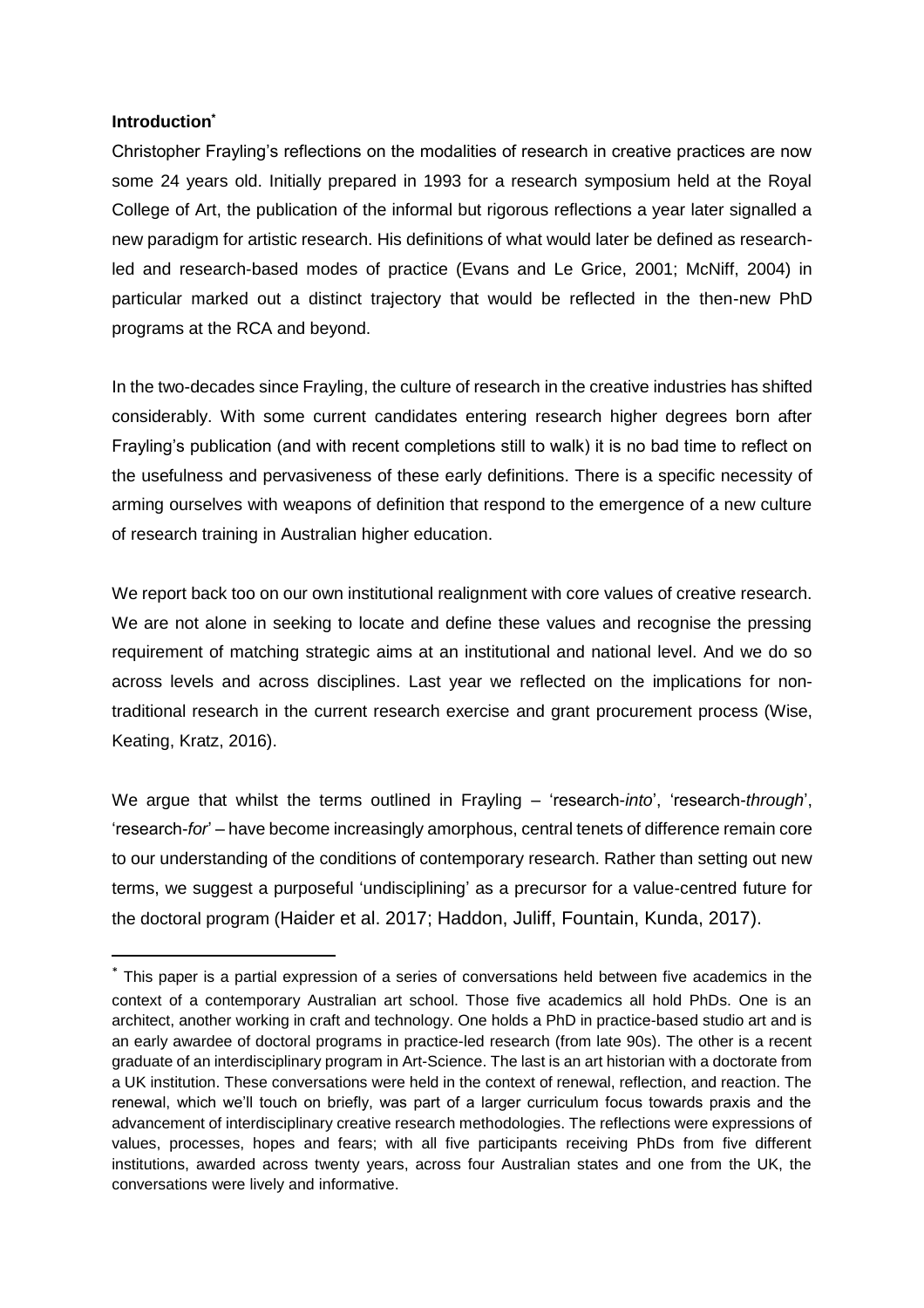#### **1. Frayling: 24 years on**

Volume 1, Number 1. The first paper in a set of now discontinued *Royal College of the Arts Research Papers*. At the time Christopher Frayling was Professor of Research at the RCA and would, in 1996, become its effective head as Rector (until 2009). The paper served a simple but effective purpose: defining the types of research currently undertaken in creative practices across art and design schools. Written prior to the mass restructuring of UK art schools that saw independent institutions amalgamate (as in the University of the Arts London and University of the Creative Arts) or become aligned as faculties of existing universities, Frayling's paper is an early indication not only of where we were, but of where we were heading.

Frayling outlines three modalities of research. The first two of these are simple enough: *research-into* creative processes, its historical and material conditions, the philosophical modes of enquiry of art; *research-through*, the documentation and experimentation into creative practices (material research, cognition and the psychology of art, action research). *Research-into* the creative arts were already well established, with doctoral programs in many universities in place since the 1930s and beyond (established in Australia in the late 1940s). The second of these modalities, *research-through* was still relatively fresh in the institution but nevertheless had well-established boundaries and criteria for evaluation established since the 1980s (Zimmerman, Forlizzi, and Evenson, 2007).

The third of Frayling's modalities, research-*for*, was the lightbulb moment for many. For whilst it had been established that the practices of art and design were researched [for Frayling, research is a pre-existing 'cognitive condition' of art and design, a gathering of materials and terms], there was little understanding of the conditions under which the work of art and design could be considered 'as Research,' with a big R. Research-*for* art and design, as Frayling notes, was considered anathema to many critical practices, used only as a means to an end. For research-*for* modalities then, Frayling concluded, there remains an understanding that what is at issue is a philosophical and political problem of terms – how to turn research into Research:

'Research where the end product is *an artefact* – where the thinking is, so to speak, embodied in the artefact, where the goal is not primarily communicable knowledge in the sense of verbal communication, but *in the sense of visual or iconic or imagistic communication*.' (Frayling, 1993)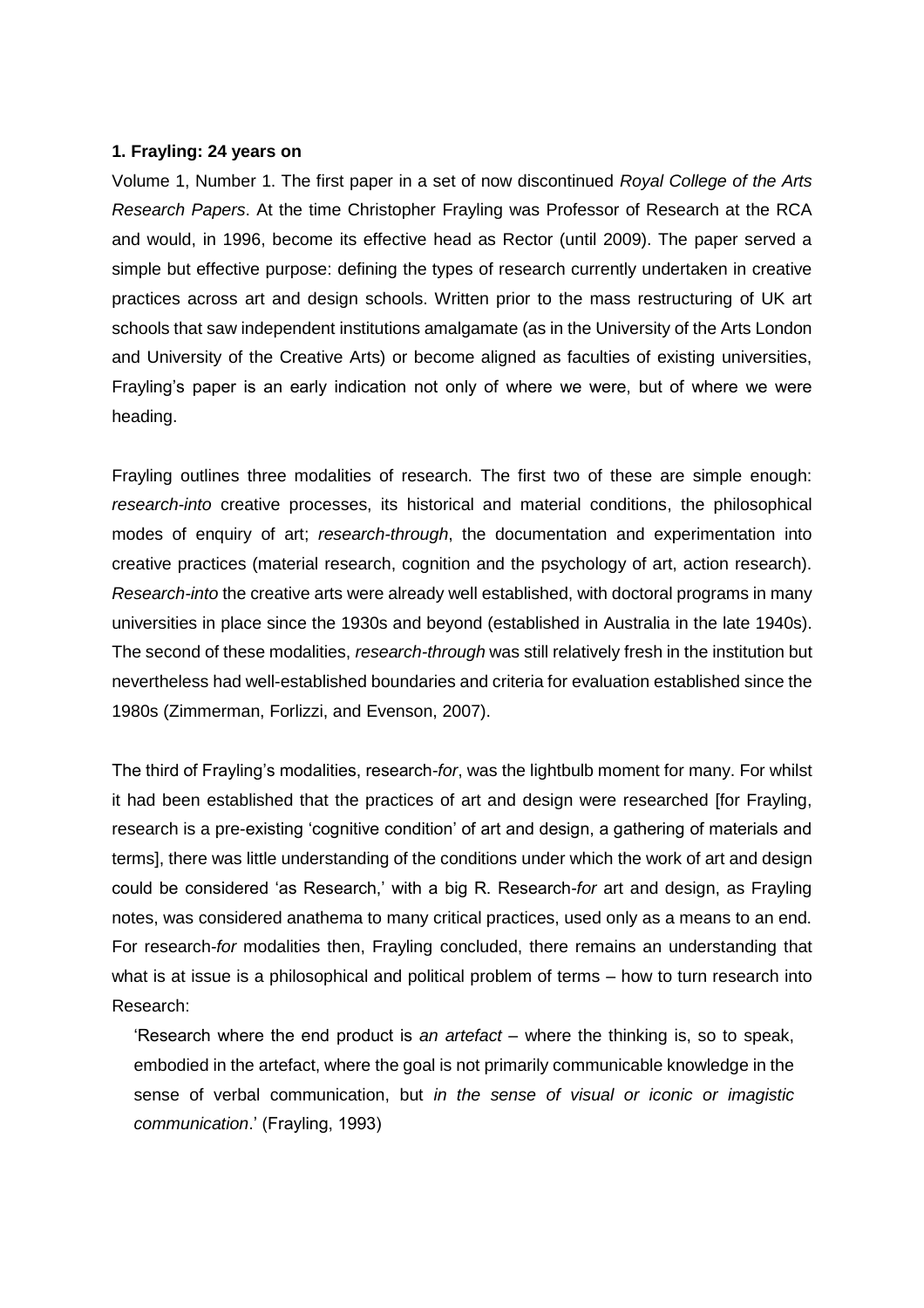Frayling's research-*for* modality quickly became the cornerstone of the paradigm now widely practised in Australia, Europe, and increasingly the U.S, that of 'practice-led' research.

More than two decades on, hundreds of publications later, what is there left to discuss? The vast majority of Australian universities have one or more programs in practice-led research in the creative industries. These were hard-fought and well-won battles that saw the legitimation – if only in a restricted sense – of the practice-led doctoral degree. [We say 'restricted' as there remain distinct terms and conditions applied to the forms of research admissible to the evaluation matrices of the academy. Doctoral completions, yes. Peer-reviewed journal outcomes, yes. The recognition of non-traditional research outcomes, well … we're still working on that (Wise, Keating, Kratix, 2016).]

### *So why reconsider Frayling now?*

#### **2. Where we are.**

The 2016 ACOLA review of Graduate Research Training published a wide-ranging set of recommendations regarding research preparedness, training, collaboration, and evaluating impact (ACOLA, 2016). Written from within, by a network of academics mostly within SET/STEM (Buchard, 2017; Davis, 2017), concluded that graduate research cultures within Australia were, on the whole, healthy. In many areas world leading. Yet despite the optimism of the report there remained concerns regarding the diversification and engagement of research with the outside world (let's broadly call that 'industry' for now). How then to measure and evaluate impact and engagement took on a new set of values.

The 2015 Watts White Paper on Higher Degree Research came to not too dissimilar conclusions. The strength of Australian research is not measurable in terms already outlined through the collective evaluative terms of HERDC and ERA. The impact of research is, Watts argued, articulated through its sustained engagement with external agencies and industries, multi-platform approaches to dissemination, and through the creation of new networks of knowledge production.

Perhaps the most pressing of all, preceding the ACOLA and Watts reviews, NISA rolled-out a new Research Block Grant funding formulas that sought to further incentivise high-cost industry and indigenous scholarship. Low-costed research would receive less recognition than under the previous formula. Timely PhD completions would now play a more significant role in determining block grants, with traditional HERDC outcomes (journals, books, etc.) taking a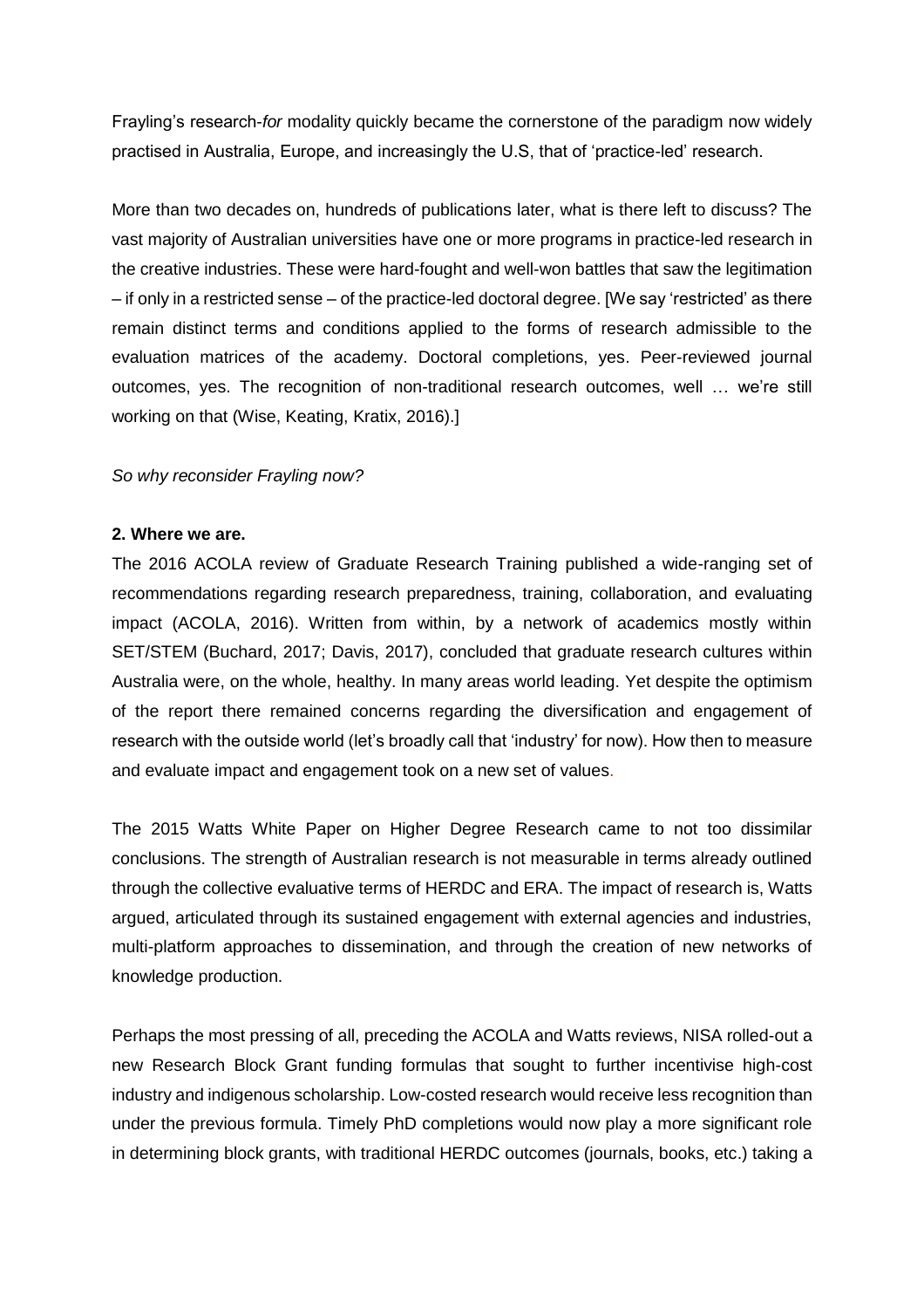less significant role in the defining of an institution's research profile. An opportunity perhaps, if we can find the right measure.

#### **3. University of Tasmania**

Following NISA, ACOLA and Watts and its own institutional strategic plan, The University of Tasmania has reacted to the demand for closer alignment through a renewed commitment to the development of disciplinary, interdisciplinary and collaborative HDRs. At the heart of this is a flattening of relations. Candidates are now junior colleagues, their research achieving greater recognition than ever before. Of course, the space between the research of the candidate and the colleague has always been one that, in the creative industries, has always been purposefully ameliorated. This new paradigm, however, charges this acceptance of higher degree research with a new potency, if not equal to, then certainly an active participant in the research culture of the university (Tower and Grbrich, 2016).

#### **4. Praxis: closing the gap between practice-led and practice-based modes of inquiry**

The revision of our own HDR took the form of an exorcism of sorts. The problem lay in the emergence of hybridised creative research methodologies forged out of relations to other disciplines (something Frayling takes issue with).

As early as 2007, Estelle Barrett emphasised the value of 'piggybacking on other methodologies'. And as useful as Barrett's diagnosis of the then emergent doctoral program is, we argue that the threat to contemporary artistic research is not its valorisation but rather that of its methodologies (Barrett, 2007). For Barrett, writing more than a decade ago, the fate of the creative doctoral program was far from secure and every opportunity to increase the value of the degree through collaboration should be grasped with both hands. In James Elkins' later review of the field in 2009, 26 Universities in Australia and NZ offered at least one form of doctoral program in creative practice (Elkins, 2009). The figure today is now well over 30. For the new post-ACOLA paradigm the issue is not therefore, '*should there be creative practice doctoral programs*' but, rather, '*what are the methods and outcomes of a creative doctoral program that mark out the degrees of difference from other doctoral programs*?'

In our own internal restructurings, curricula review, the introduction of new associate degree pathways, and the emergence of new Bachelor of Creative Arts and Design degrees for 2018, we sought to examine the gap between the practice-led paradigm and the new practice-based modalities in research that have emerged in its wake. If practice-led research emerged from inquiry generated *from and for* an art practice, practice-based research articulated that practice emerged from the inquiry (Elkins and Whitehead, 2012). Where practice-led projects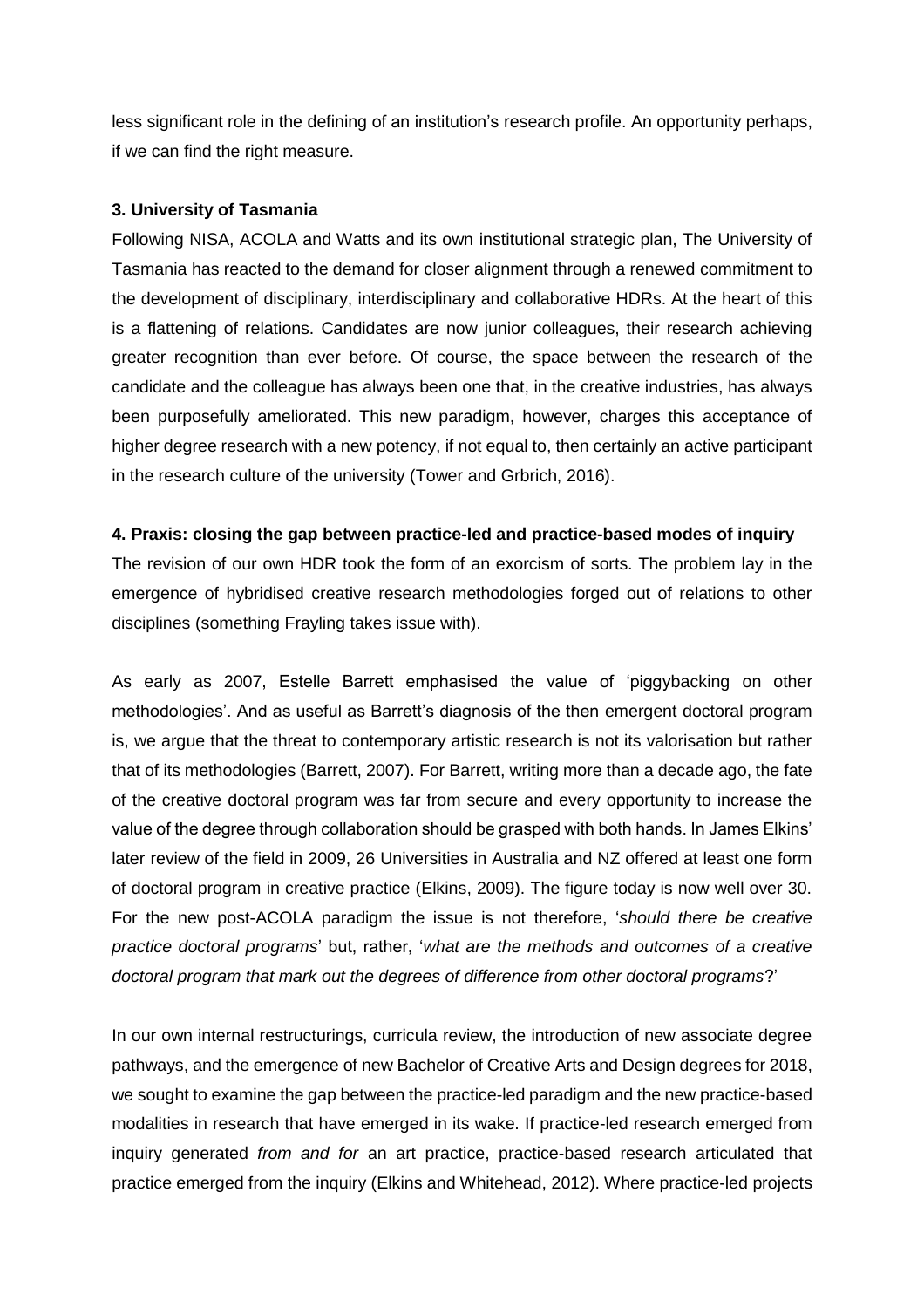articulated the capacity of the artefact to evidence knowledge in the world, practice-based projects saw the articulation of knowledge through the artefact. These are crude summaries of course. And within Elkins' own earlier resistance of practice-based forms of knowledge, the point of differentiation between 'led' and 'based' resided precisely in what was an assault on the authority of the work of art (Elkins, 2009). For others, the possibilities offered by practicebased projects was to liberate the work of the art and refocus its communicative potential (Hockey, 2003; Scrivener, 2004).

We sought to use that point of tension and differentiation to return to first principles and reconstitute a stronger, more inclusive sets of values that recognised the importance of new modalities whilst remaining respectful of existing practices. We retained a strong commitment to the imperative that accepted the work of art to be an artefact of knowledge. We retained a commitment to advancing studio-based methodologies but positioned such methodologies within a critical dialogue with post-studio and site-based practices. We maintained the vital examination of archives, histories, materials and processes and twinned these with an expanded study of auto-ethnographic material and the ethics of the digital. New collaborative methodologies would feature strongly in this new program: how do we work with external stakeholders; how do we generate networks of research; what are the practical and ethical concerns of collaborative research?

As Grbich and Tower argued, the culture of distributed knowledge production in the creative industries is one that demands an erosion of pedagogical hierarchies that enables what Jacques Ranciece named 'intellectual equality.' (Ranciere, 1991, Grbich and Tower, 2016). Even more recently, Mina Heikinaho suggested that such distributed forms of artistic research can resist more than hierarchies of pedagogy, that these forms can serve as powerful social functions of art in the world (Heikinaho, 2017). It is in this spirit that we engage new stakeholders to further erode the hierarchies and challenge the gatekeepers of research.

### **Decoupling as method**

Without falling into another rabbit-hole of cultural studies and weak analogy, we propose what Chris Martin and Gwyneth Paltrow described in lieu of the officious terminology of separation and divorce as a 'conscious uncoupling.' Though it elicits sniggers then, and now, it nonetheless evidences the want to respectfully reorient a relationship and decouple a mode of practice from its present institutional frame. What would it mean to 'decouple' contemporary creative practice research from its disciplinary orthodoxies? Those orthodoxies, emergent in the 1990s and 00s in response to a particular challenge posed by the amalgamation of art schools and the University and the emergence of the first generation of creative practice-led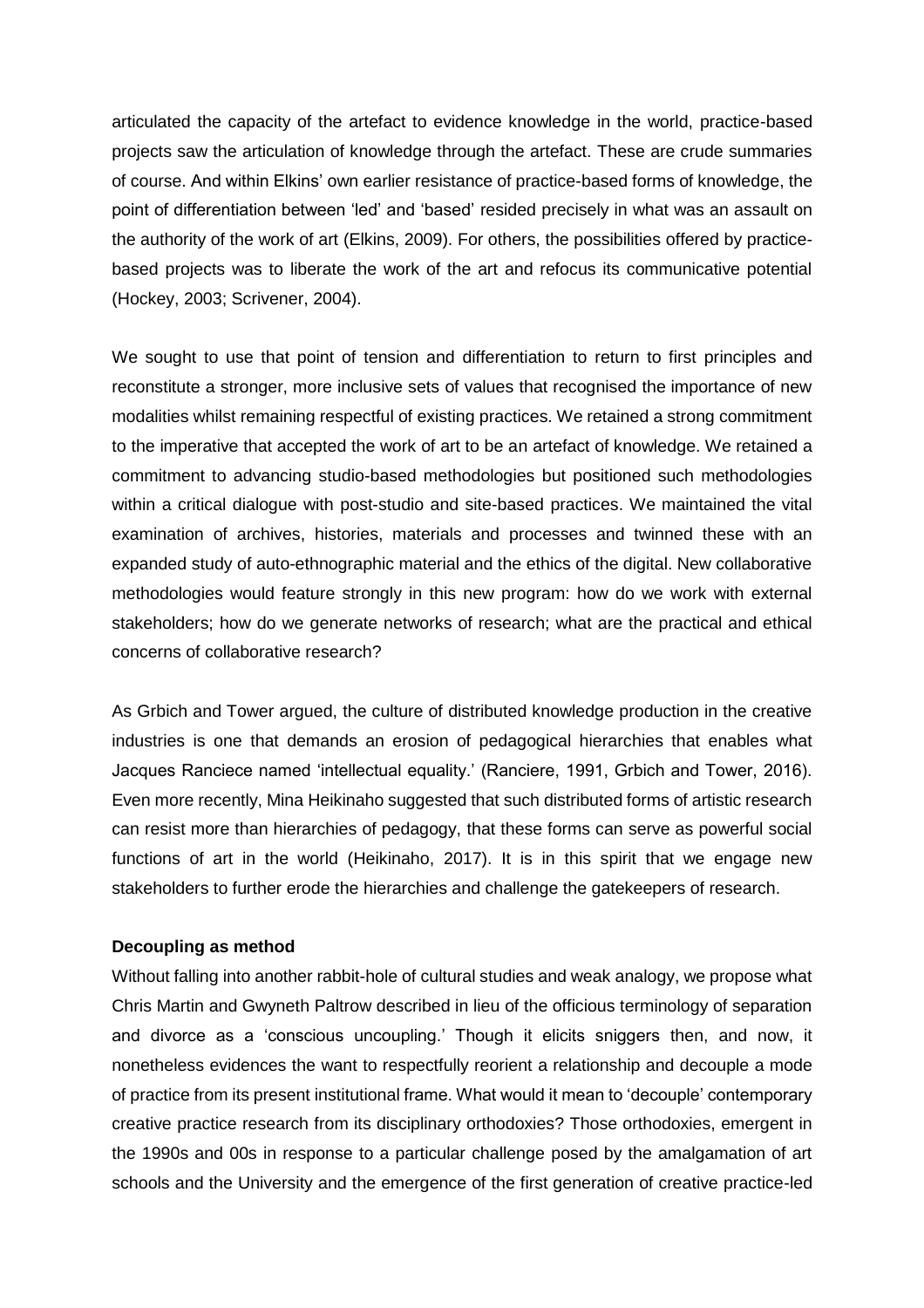doctoral programs, remain valuable of course. But we are noting a turn - *and New Materialism may be just one* - that seeks to move away from the 'piggybacking' and valorising methods of the past into a return to first principles (Barrett and Bolt, 2013). The possibility offered by Frayling of *practice-for* remains, as Frayling noted himself, somewhat a future ideal. A renewed commitment to the artefact, over that of its researching, and the methods that underpin its creation, may be one future possibility. For now, the tension between 'led' and 'based', and between 'through' and 'for', remains a vital tension, one that generates as many possibilities as it shuts down.

#### **An anxious conclusion**

Christopher Frayling identified three modalities: the existent-*into*, the emergent-*through*, and the future-*for*. Frayling's early definitions serve a useful purpose of definition amongst the viscous nature of creative research where outcomes may at first appear into, through, *and* for. Frayling saw that there were essential values that defined the practices and outcomes of those modalities, values that might be worth returning to.

We live in anxious times. Our anxiety in this instance is, we suspect, that the artefact of art is under threat of replacement from the artefact of research. Recently, Honjohn Lin articulated this continued anxiety as such that, 'if an artwork can be replaced by art research, then what differences does art research stand for, in comparison to artwork? What will this research, specifically, target with and contribute to the field of knowledge?' (Lin, 2012) This resistance that has been around for some time now, for as Adam Geczy noted nearly a decade ago, 'it is finally the originality of the research claims rather than the art that are at stake' (Geczy 2009).

Our response to such anxieties then is that of a return to Frayling's earlier vital points of clarity. A renewed commitment to research-*for –* and its artefacts, the work of art – and a respectful differentiation of practice-led, practice-based, and alternative forms of research that have emerged in its wake.

#### **Epilogue**

In Elkins' reports on creative doctoral research (2009 & 2012), he noted vital points of difference that in many respects articulate the problem and the cure. For Elkins, the value of the Nordic doctoral program remains in the vital closeness of artistic-values in the production and assessment of the research. Whereas the UK and Australian model emphasises the bureaucratic model of research, heavy on specifying and quantifying the outcomes in terms that qualify for national assessment exercises (Elkins, 2012). Though Elkins' suggests a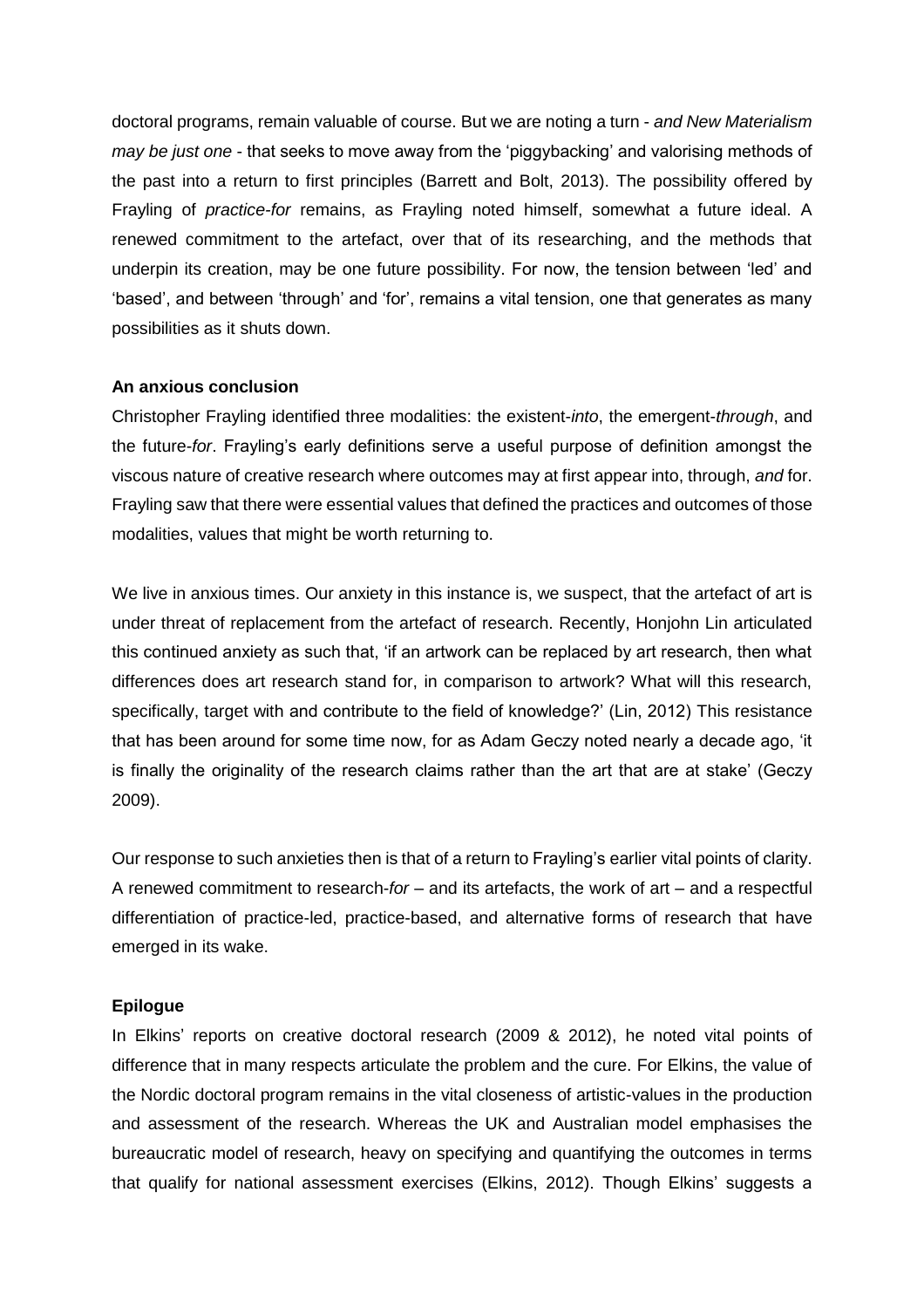sweeping and polarising expression, such point of differentiation remain a vital source of discussion.

*On what foundation do we base the expression of research values today?* The emergence of practice-led and practice-based doctoral programs have led to an enriched and diverse set of value propositions for higher education research. The variety of these research expressions indicate the richness of the field and towards possible futures. Research-led and researchbased definitions, the 'research-for' and 'research-through' of the past 20 years, remain useful points of tension that we wish to sustain, at least for a little while longer yet.

If the first twenty-years of the creative research agenda was dominated by a necessary ontological imperative, 'what forms of knowledge does art provide in the world?', then the next twenty-years, we suggest, necessitate a teleological turn, 'what value do these forms of knowledge serve in the world?' We suggest a respectful return to points of difference articulated in Frayling, to articulate the careful points of differentiation between *into, through*, *and for* through the expression of practice-led methodologies and a renewed commitment to the artefacts of research that place the objects, images, performances, and affective registers of that research at the front and centre of its ethos.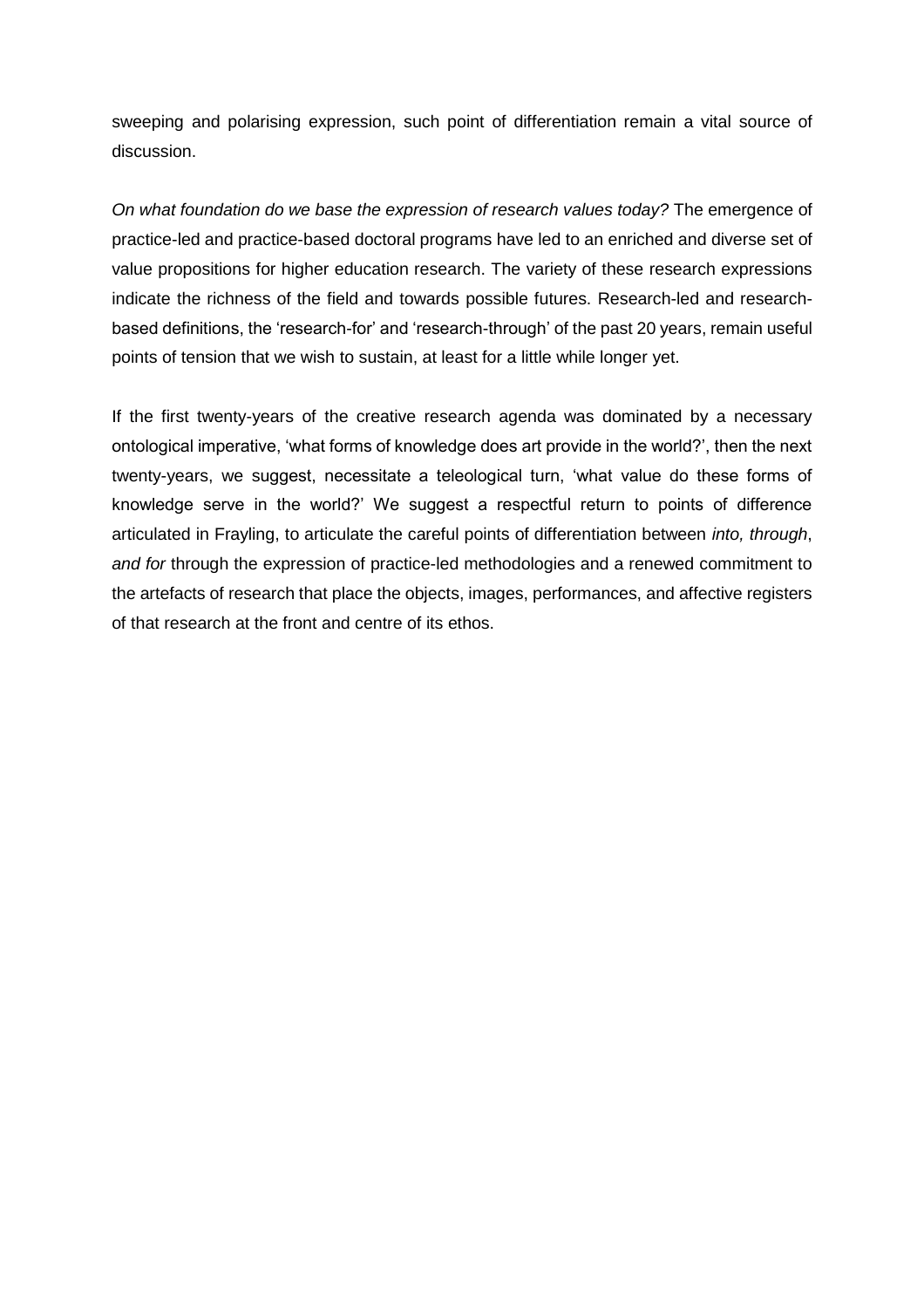### **References**

Barrett, E. and Bolt, B. (eds), 2007 *Practice as Research: Approaches to Arts Enquiry*, London and New York: I.B.Tauris.

Barrett, E and Bolt B (eds.) 2013 *Carnal Knowledge: Towards the 'New Materialism' Through the Arts*. London and New York: I.B. Tauris.

Burnard, P 2016, ['The Imperative of Creative Teaching in Relation to Creative Learning for](https://nitro.edu.au/articles/edition-3/the-imperative-of-creative-teaching-in-relation-to-creative-learning)  [Artist-Scholars Working in Higher Education,](https://nitro.edu.au/articles/edition-3/the-imperative-of-creative-teaching-in-relation-to-creative-learning) *NiTRO Non-Traditional Research Outcomes*. https://nitro.edu.au/articles/edition-3/the-imperative-of-creative-teaching-in-relation-tocreative-learning. Accessed 05.10.17

Davis, S 2017, 'The rise of the arts leaves learning out in the cold', *NiTRO Non-Traditional Research Outcomes*. https://nitro.edu.au/articles/2017/10/5/the-rise-of-the-arts-leaveslearning-out-in-the-cold. Accessed 05.10.17

Department of Education and Training 2016, *Research Training Scheme*, Canberra, Commonwealth of Australia, https://www.education.gov.au/research-training-scheme. Accessed 16.09.16

Department of the Prime Minister and Cabinet 2015, *National Innovation and Science Agenda*. Canberra: Commonwealth of Australia.

Elkins, J 2009 *Artists with PhDs: On the New Doctoral Degree in Studio Art*. New Academia Publishing, LLC.

Elkins, J and Whitehead, F 2012 *What Do Artists Know*? Pennsylvania University Press.

Evans, S and Le Grice, M 2001 'The state of the art: research in the practical arts – doctorates – autonomous methodologies' *European Journal of Arts Education* (U.K.), vol. 3, no. 2-3, pp. 105-13

Frayling, C 1993 'Research in Art and Design' in *Royal College of Art Research Papers*  Volume 1 Number 1, 1993/4.

Geczy, A 2009. 'Art is not research'. *Broadsheet*, (pp. 207 - 209). Sydney, Australia: Contemporary Art Centre of South Australia (CACSA).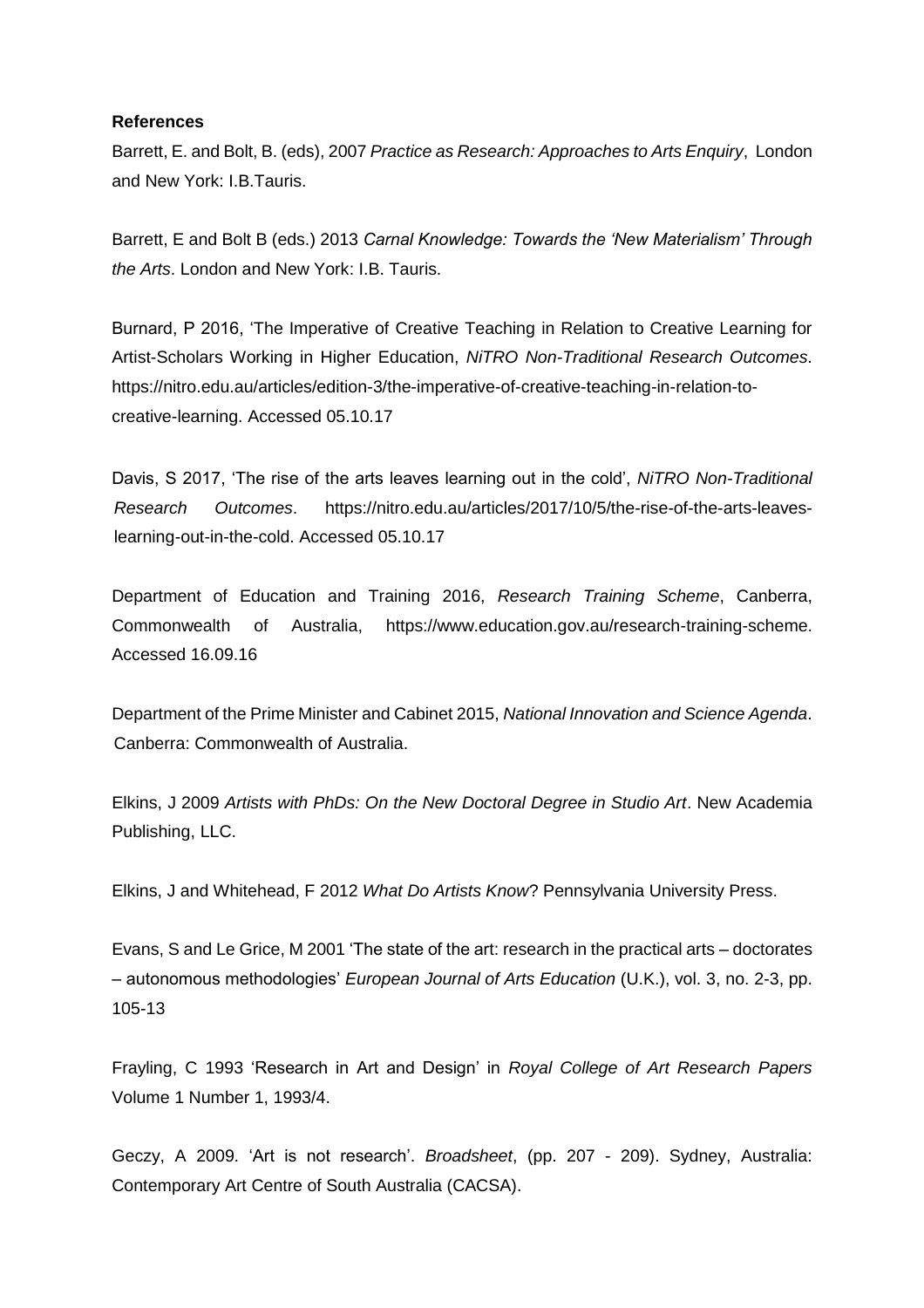Haddon, N, Juliff, T, Fountain, W & Kunda, M 2017. 'After you have gone: Un-disciplined knowledge and new value/s, one year on'. ACUADS 2017 Conference proceedings, 28-29 September, Canberra.

Heikinaho, M 2017 'A Collective Authorship as a Medium of Resistance' (unpublished paper delivered at *The International Conference on Artistic Research*, University of Helsinki, April 17, 2017)

Hockey J 2003. 'Practice–Based Research Degree Students in Art and Design: Identity and Adaptation.' *Journal of Art & Design Education* February 2003, vol. 22, no. 1, pp. 82- 91(10)

Lin, H 2013 'From Work to Research' in Mara Ambrozic, Mara and Vettese, Angela *Art as a Thinking Process: Visual Forms of Knowledge Production*, Berlin: Sternberg Press.

Overton, Neill 2014 'Double Indemnity: Practice-as-research', *ACUADS Conference 2014*, Melbourne: University of Melbourne & RMIT

Ranciere, J 1991. *The Ignorant Schoolmaster: Five lessons in Intellectual Emancipation.* Stanford, Stanford University Press

Rendell, J 2006 *Site-Writing: The Architecture of Art Criticism.* London: I.B. Tauris.

Scrivener, S. & Chapman, P 2004.'The Practical Implications of Applying a Theory of Practice Based Research: A Case Study' *Working Papers in Art and Design*, vol. 3.

Sullivan, G 2004 'Artists as Theorist' in *Art Practice as Research: Inquiry in the Visual Arts,*  Pennsylvania State University: Sage Publications.

Tower, A and Gbrich, S 2016 'Lent and Borrowed: risk and distributed authorship in tertiary studio research' *ACUADS Conference*, 2016. Brisbane: QUT

University of Tasmania. (2012) Open to Talent: Strategic Plan 2012 - Onwards [Online]. Sandy Bay, Tasmania: University of Tasmania. Available: http://www.utas.edu.au/\_\_data/assets/pdf\_file/0003/263874/OPEN-TO-TALENT-STRATEGIC-PLAN.PDF